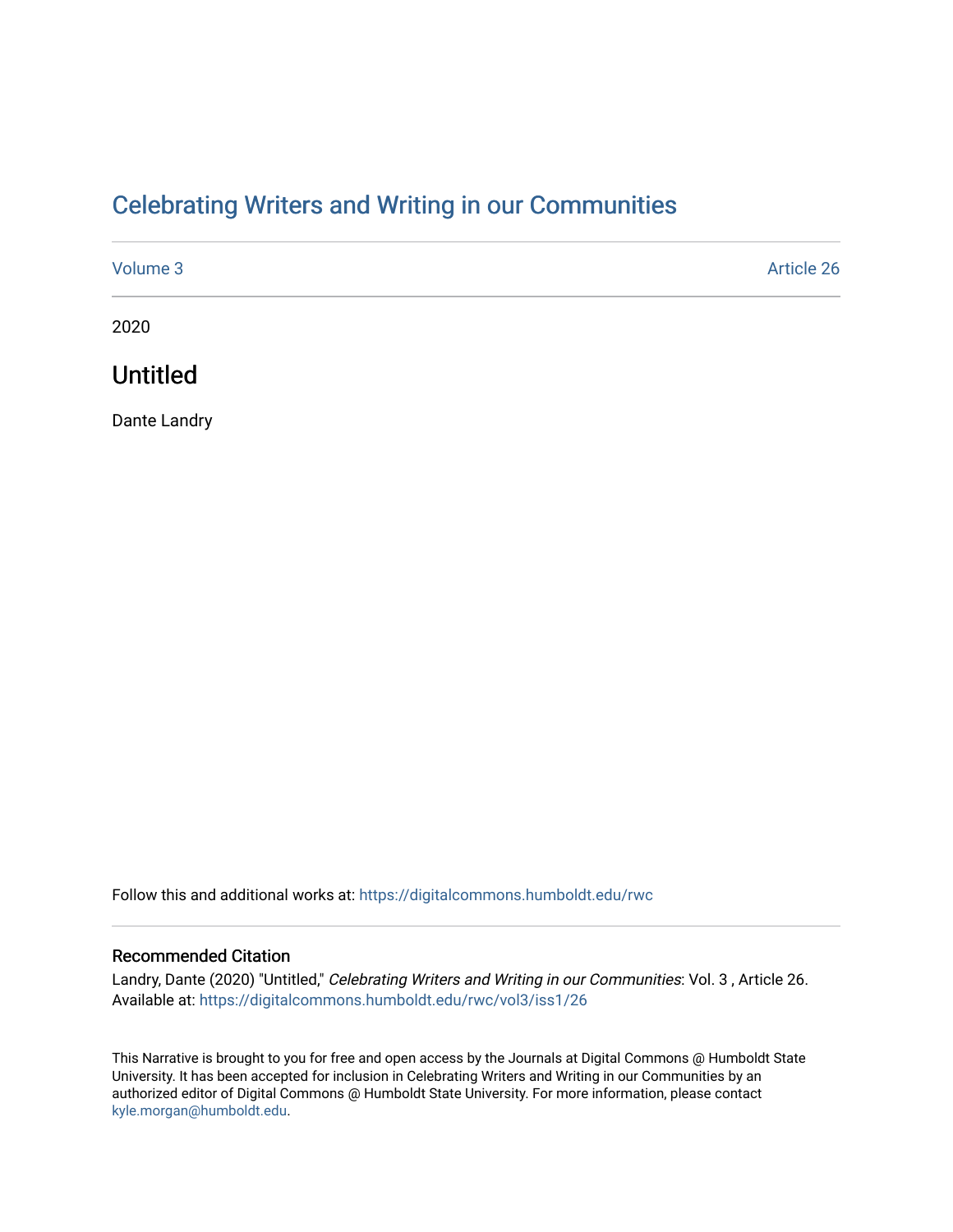Landry: Untitled

# **Untitled**

## **By Dante Landry**

During quarantine I have been going on a lot of walks. I had a social distancing water balloon fight with my friend Ryan, and I got to go on a bike ride with my friend Rilee. I may even be getting a new dog soon and I got a new house, so my shelter in place has been going pretty well.

On Mother's Day I had a nice brunch with my Mom, my mom's boyfriend, and my grandparents. For brunch we had a frittata, fruit salad, and then we got a strawberry shortcake. After brunch we took a three mile bike ride down to a little river spot and we were building tall towers with rocks and it was really fun. After the fun, we got back on our bikes and rode three miles back to my grandparents' house. When we got there we went back to my mom's and played some board games. For dinner, we ordered food from the Sea grill. I got fish and chips, my mom got seafood manicotti, and my mom's boyfriend got a lobster.

The community has changed, because my mom has started to work from home and I have been doing school from home. When I'm bored I usually go hang out with Ryan, but now I can't so I have to figure out how to entertain myself. I usually just play with my little indoor basketball hoop, go outside to ride my bike, or play real basketball. I am getting a